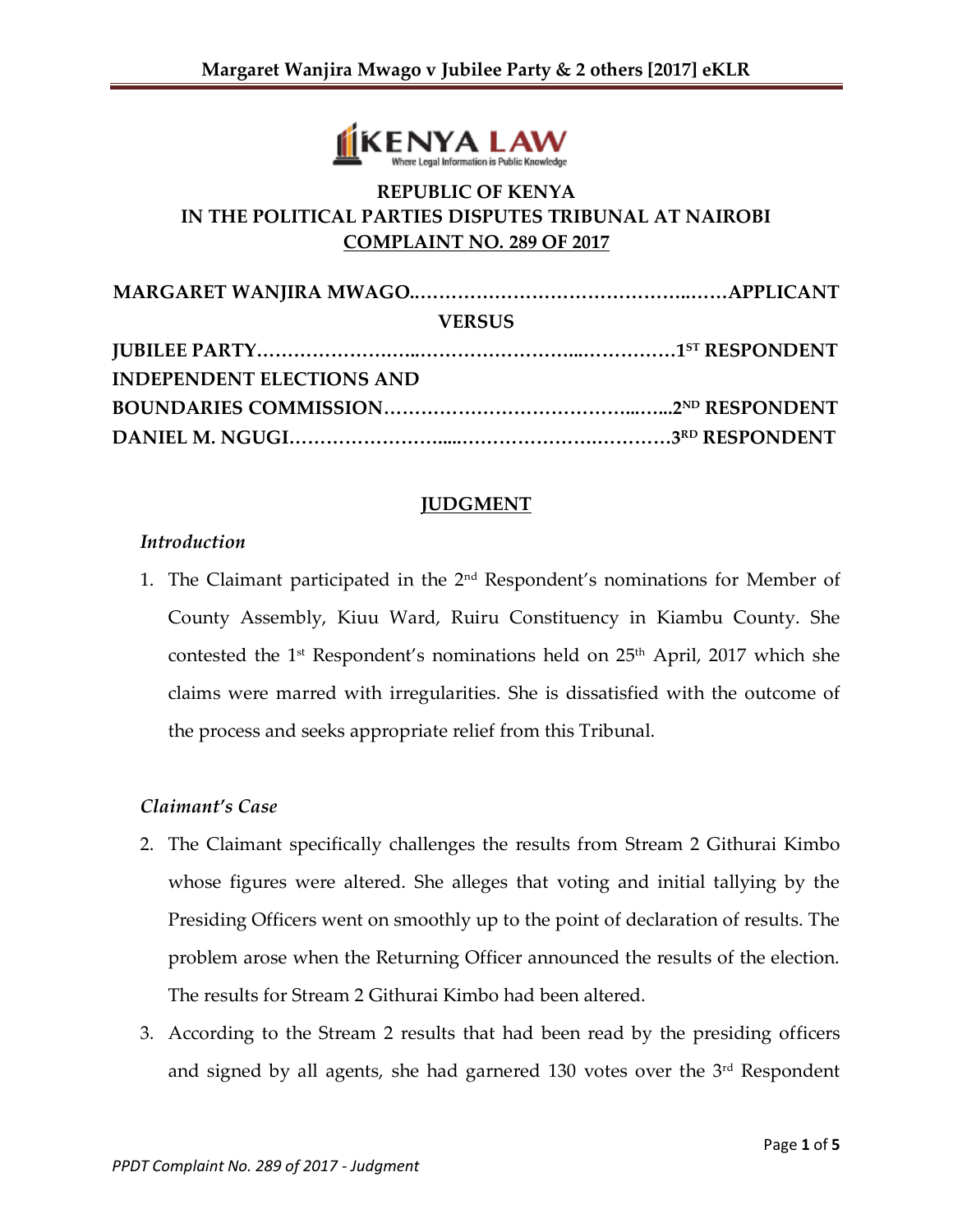who had garnered 95 votes. The results declared by the Returning Officer however indicated that the 3<sup>rd</sup> Respondent had garnered 160 votes instead of 95 votes.

- 4. The Claimant filed Appeal Number 22 of 2017 seeking a recount on the grounds that the votes for Stream 2 Githurai Kimbo had been inflated to favour the 3rd Respondent. Instead, the Jubilee Appeals Tribunal erred by relying on the contested results in Form  $4(B)(ii)$ , instead of the requisite Form  $3(e)$ . It did not issue any certificate and instead ordered further investigations into the matter. The tribunal thus left the dispute unresolved.
- 5. The Claimant seeks a re-tally of the results declared in Form 4(B)(ii) based on the signed **Form 3(e)** contained in ballot box serial number **007687**.
- 6. If this does not happen, she apprehends that the  $1<sup>st</sup>$  Respondent could forward, if it hasn't, to the 2nd Respondent a nominee without considering the right of the electorate in Kiuu Ward to choose a candidate.

# *1 st Respondent's Case*

7. The  $1<sup>st</sup>$  Respondent did not file any documents in this matter.

## *3 rd Respondent's Case*

- 8. The 3rd Respondent avers that the Complainant has not proved through the evidence provided in the bundle of the complaint any widespread irregularity and how that altered the results. There is no proof of the alleged fraud at all of the alterations in Githurai Kimbo Stream 2. He submits that the burden of proof is on the person who alleges.
- 9. He also impugns the authenticity of the documents relied upon. The  $3<sup>rd</sup>$ Respondent further submits that it is proper to leave the tribunal's decision undisturbed.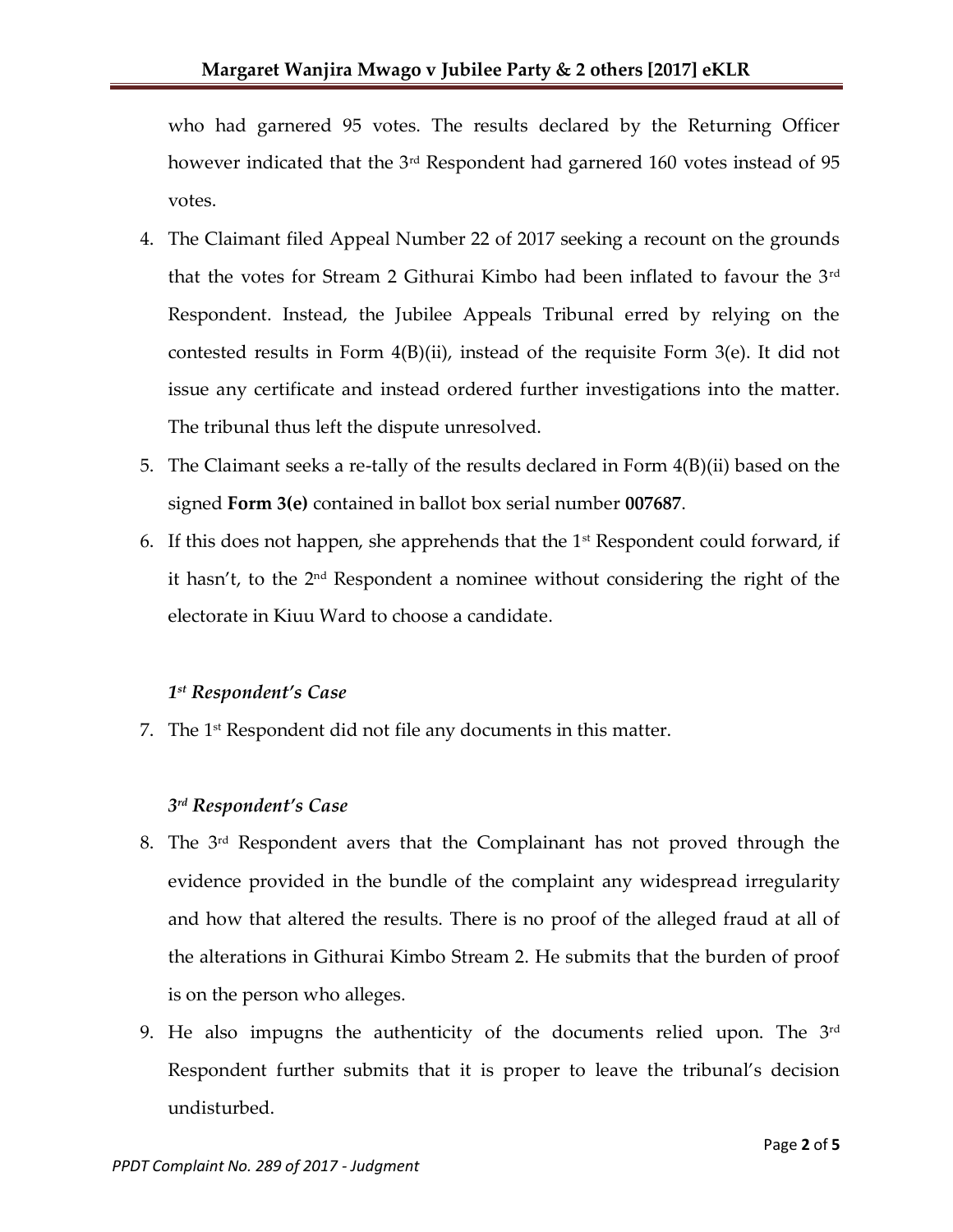### *Respondents' Case*

- 10. Marykaren Kigen-Sorobit swore a Replying Affidavit in response to the complaint. She averred that the complaint was dead on arrival as the  $1<sup>st</sup>$ Respondent had already submitted the name of its candidate to the IEBC.
- 11. She also contended that the complaint had been made in bad faith and lacked merit. It was an afterthought geared toward discrediting the  $1<sup>st</sup>$  Respondents processes, structures and systems. According to her, the Respondent's Jubilee Party Appeal's Tribunal had dismissed the Complainant's complaint through a ruling delivered on  $8<sup>th</sup>$  May, 2017. In turn, the  $3<sup>rd</sup>$  Respondent had been confirmed as the winner based on the evidence on record. The Complainant's allegations were confirmed as false. Litigation must come to an end. The Complainant has failed to discharge the burden of proof.

### *Analysis*

- 12. The  $1<sup>st</sup>$  Respondent had an obligation to ensure that the voting system employed for the Kiuu Ward primaries was simple, accurate, verifiable, secure, accountable and transparent. What emerges in this Complaint is that the 1<sup>st</sup> Respondent did not conclusively deal with the Complainant's queries concerning the results from Githurai Kimbo Primary polling station. The ruling dated  $8<sup>th</sup>$  May, 2017 confirms that the Jubilee Appeals Tribunal erred by relying on the contested results in Form  $4(B)(ii)$ , instead of the requisite Form  $3(e)$  which was the primary document.
- 13. Further, the affidavit evidence of the meeting of  $15<sup>th</sup>$  May, 2017 between the parties herein and the 1<sup>st</sup> Respondent's Secretary General was not controverted.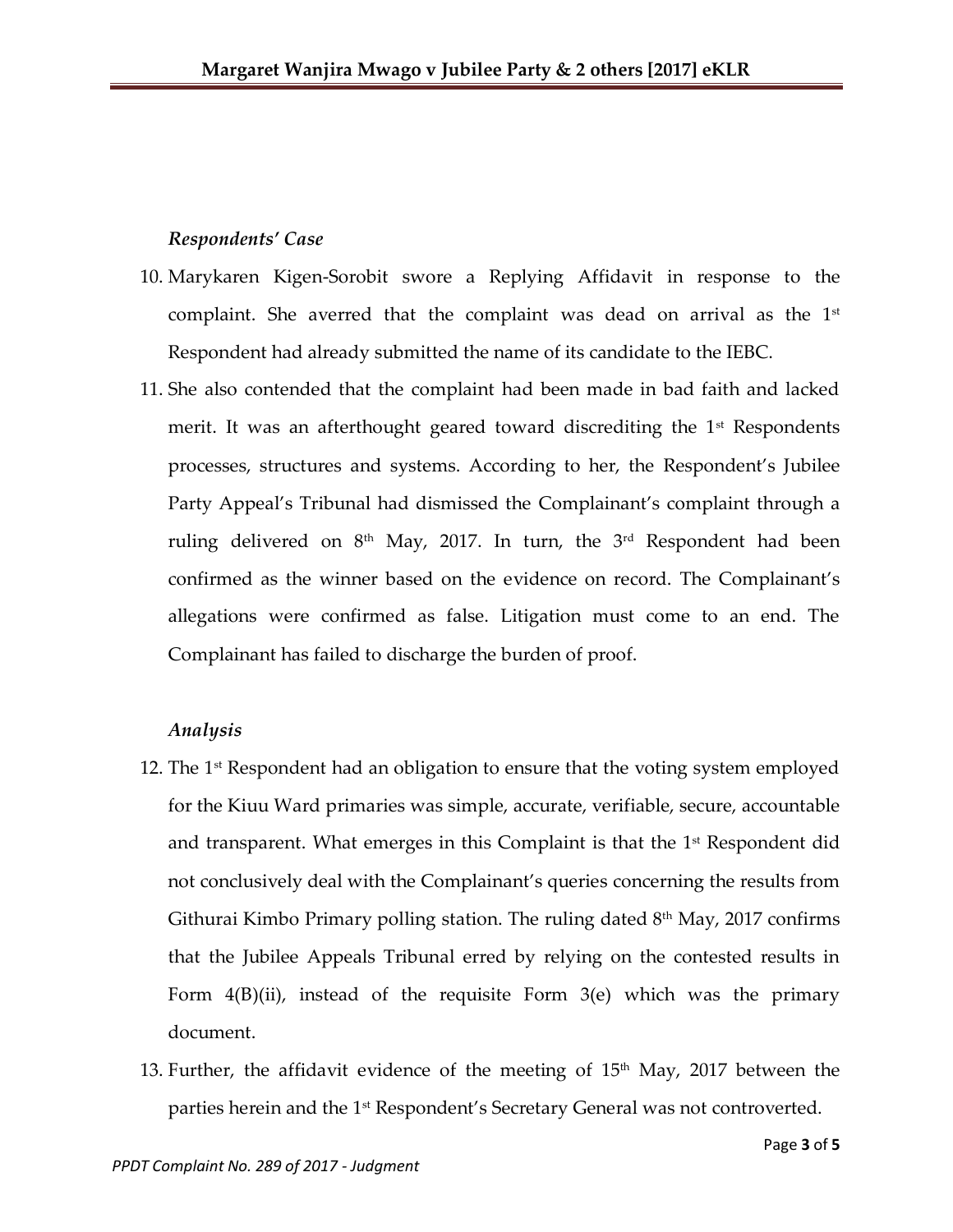14. In *William Maina Kamanda v Margaret Wanjiru Kariuki [2008] eKLR* it was held that:

> **It is now well established that an order of scrutiny can be made at any stage of the hearing before final judgment whether on the court's own motion or if a basis laid requires so. It can be made… there is ground for believing that there were irregularities in the election process or if there was a mistake or mistakes on the part of the Returning Officer or other election officials**

- 15. It is the duty of this Tribunal to give effect to the will of party members as expressed in party primaries.
- 16. We hold that the proper thing to do in the circumstances of this case would have been to scrutinize Form 3(e) in respect of Stream 2 at Githurai Kimbo Primary School polling station.

#### *Reliefs*

- 17. In *Complaint No 40 John Mruttu v Thomas Ludindi Mwadeghu & 2 others,* we held that in every matter over which we have jurisdiction, this Tribunal can grant any order that is just and equitable in accordance with section 11(1) of the Fair Administrative Action Act, 2015. The proper discharge of this Tribunal's mandate requires it to grant effective remedies, which means the most appropriate remedy in the circumstances of the case.
- 18. Accordingly, the justice of this case requires us to make the following orders:
	- **(a) A declaration be and is hereby issued that the nomination certificate issued to the 3 rd Respondent is null and void and of no effect in law.**
	- **(b) An order be and is hereby directing the 2nd Respondent to scrutinize Form 3(e) and conduct a recount of the votes from Githurai Kimbo Primary**